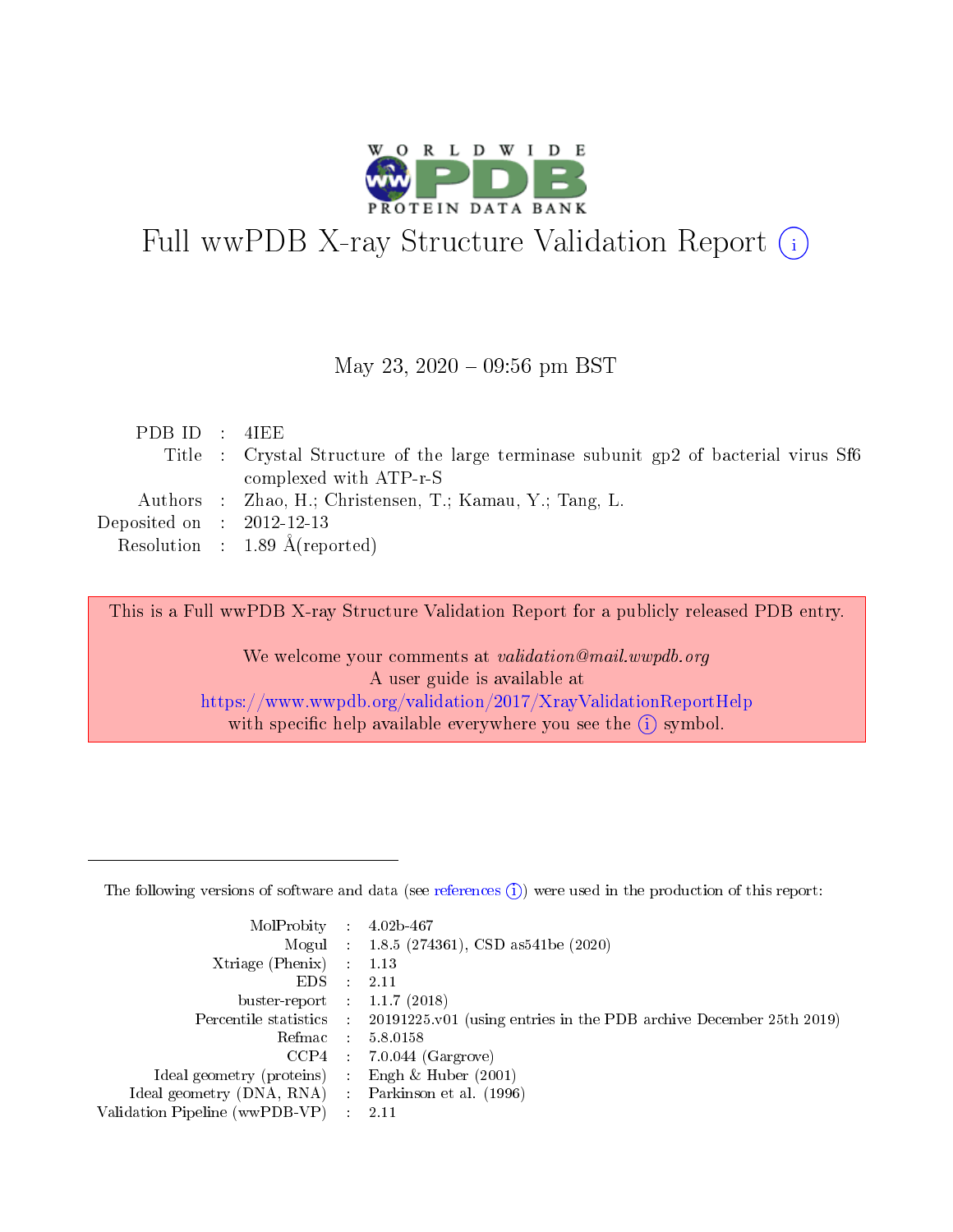# 1 [O](https://www.wwpdb.org/validation/2017/XrayValidationReportHelp#overall_quality)verall quality at a glance  $(i)$

The following experimental techniques were used to determine the structure: X-RAY DIFFRACTION

The reported resolution of this entry is 1.89 Å.

Percentile scores (ranging between 0-100) for global validation metrics of the entry are shown in the following graphic. The table shows the number of entries on which the scores are based.



| Metric                | Whole archive<br>$(\#\text{Entries})$ | <b>Similar resolution</b><br>$(\#\text{Entries}, \, \text{resolution range}(\textup{\AA}))$ |
|-----------------------|---------------------------------------|---------------------------------------------------------------------------------------------|
| $R_{free}$            | 130704                                | $6207(1.90-1.90)$                                                                           |
| Clashscore            | 141614                                | $6847(1.90-1.90)$                                                                           |
| Ramachandran outliers | 138981                                | 6760 (1.90-1.90)                                                                            |
| Sidechain outliers    | 138945                                | 6760 (1.90-1.90)                                                                            |
| RSRZ outliers         | 127900                                | $6082(1.90-1.90)$                                                                           |

The table below summarises the geometric issues observed across the polymeric chains and their fit to the electron density. The red, orange, yellow and green segments on the lower bar indicate the fraction of residues that contain outliers for  $>=3, 2, 1$  and 0 types of geometric quality criteria respectively. A grey segment represents the fraction of residues that are not modelled. The numeric value for each fraction is indicated below the corresponding segment, with a dot representing fractions  $\epsilon=5\%$  The upper red bar (where present) indicates the fraction of residues that have poor fit to the electron density. The numeric value is given above the bar.

| Mol | $\cap$ hain | Length | Quality of chain |    |    |
|-----|-------------|--------|------------------|----|----|
|     |             |        | %                |    |    |
|     |             | 490    | 83%              | 8% | 8% |

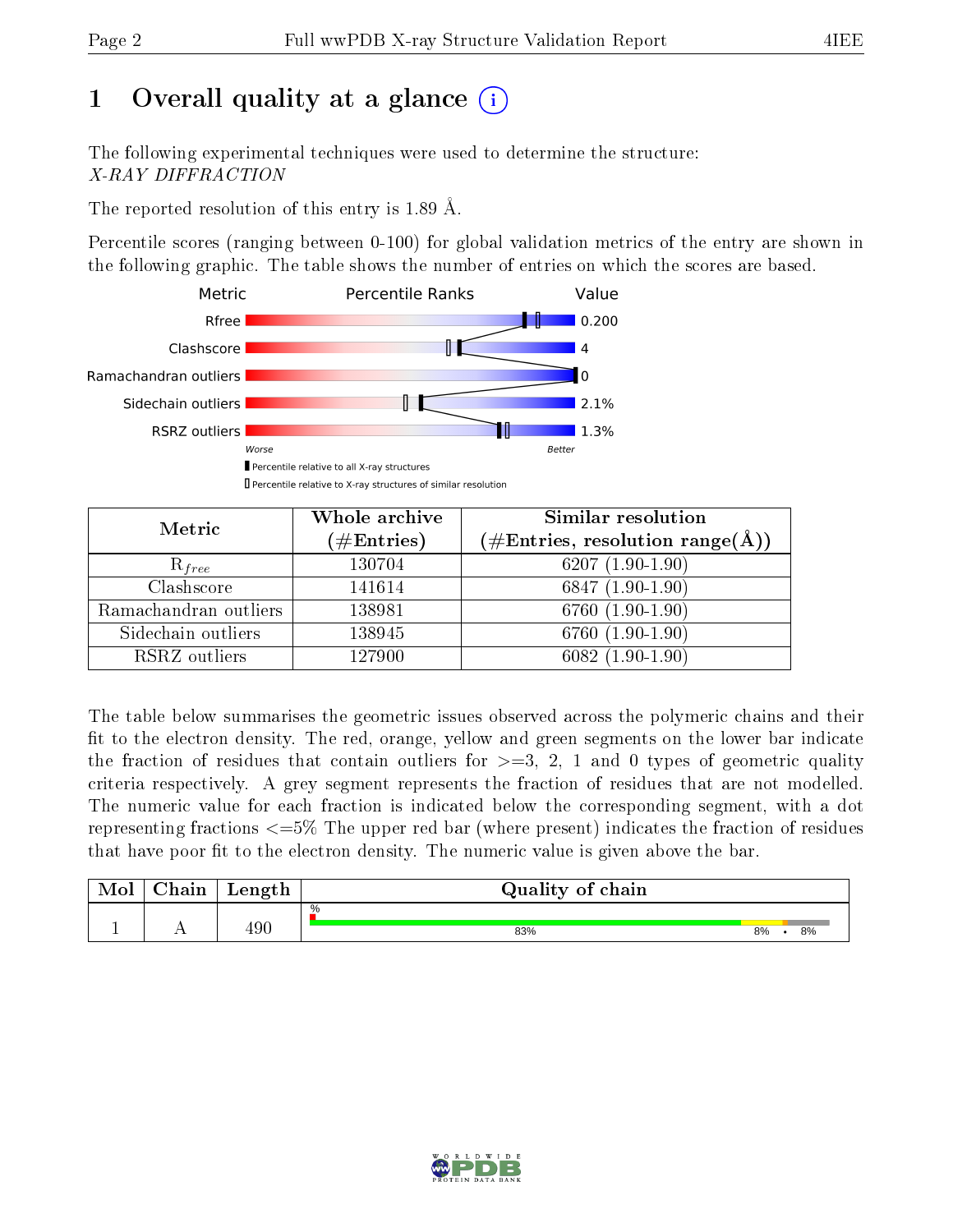# 2 Entry composition (i)

There are 4 unique types of molecules in this entry. The entry contains 4043 atoms, of which 0 are hydrogens and 0 are deuteriums.

In the tables below, the ZeroOcc column contains the number of atoms modelled with zero occupancy, the AltConf column contains the number of residues with at least one atom in alternate conformation and the Trace column contains the number of residues modelled with at most 2 atoms.

Molecule 1 is a protein called Gene 2 protein.

| Mol | Chain | Residues | $\rm{Atoms}$        |      |     |     |  | $\text{ZeroOcc}$   AltConf   Trace |  |
|-----|-------|----------|---------------------|------|-----|-----|--|------------------------------------|--|
|     |       | 452      | $\rm Total$<br>3625 | 2298 | 627 | 679 |  |                                    |  |

| Chain            | Residue        | Modelled   | Actual | Comment               | Reference         |
|------------------|----------------|------------|--------|-----------------------|-------------------|
| А                | $-19$          | <b>MET</b> |        | <b>EXPRESSION TAG</b> | UNP Q716H3        |
| A                | $-18$          | <b>GLY</b> |        | <b>EXPRESSION TAG</b> | <b>UNP Q716H3</b> |
| A                | $-17$          | <b>SER</b> |        | <b>EXPRESSION TAG</b> | <b>UNP Q716H3</b> |
| $\bf{A}$         | $-16$          | <b>SER</b> |        | <b>EXPRESSION TAG</b> | UNP Q716H3        |
| A                | $-15$          | <b>HIS</b> |        | <b>EXPRESSION TAG</b> | <b>UNP Q716H3</b> |
| A                | $-14$          | <b>HIS</b> |        | <b>EXPRESSION TAG</b> | UNP Q716H3        |
| А                | $-13$          | HIS        |        | <b>EXPRESSION TAG</b> | <b>UNP Q716H3</b> |
| A                | $-12$          | <b>HIS</b> |        | <b>EXPRESSION TAG</b> | <b>UNP Q716H3</b> |
| A                | $-11$          | <b>HIS</b> |        | <b>EXPRESSION TAG</b> | <b>UNP Q716H3</b> |
| A                | $-10$          | <b>HIS</b> |        | <b>EXPRESSION TAG</b> | <b>UNP Q716H3</b> |
| А                | $-9$           | <b>SER</b> |        | <b>EXPRESSION TAG</b> | UNP Q716H3        |
| A                | $-8$           | <b>SER</b> |        | <b>EXPRESSION TAG</b> | UNP Q716H3        |
| $\bf{A}$         | $-7$           | <b>GLY</b> |        | <b>EXPRESSION TAG</b> | <b>UNP Q716H3</b> |
| A                | $-6$           | <b>LEU</b> |        | <b>EXPRESSION TAG</b> | <b>UNP Q716H3</b> |
| А                | $-5$           | VAL        |        | <b>EXPRESSION TAG</b> | <b>UNP Q716H3</b> |
| А                | $-4$           | <b>PRO</b> |        | <b>EXPRESSION TAG</b> | UNP Q716H3        |
| А                | $-3$           | ALA        |        | <b>EXPRESSION TAG</b> | UNP Q716H3        |
| А                | $-2$           | <b>GLY</b> |        | <b>EXPRESSION TAG</b> | UNP<br>Q716H3     |
| A                | $-1$           | <b>SER</b> |        | <b>EXPRESSION TAG</b> | <b>UNP Q716H3</b> |
| $\boldsymbol{A}$ | $\overline{0}$ | <b>HIS</b> |        | <b>EXPRESSION TAG</b> | UNP Q716H3        |

There are 20 discrepancies between the modelled and reference sequences:

• Molecule 2 is MAGNESIUM ION (three-letter code: MG) (formula: Mg).

|  | Mol   Chain   Residues | Atoms | $ZeroOcc \   \ Alt\overline{Conf}$ |
|--|------------------------|-------|------------------------------------|
|  |                        | Total |                                    |

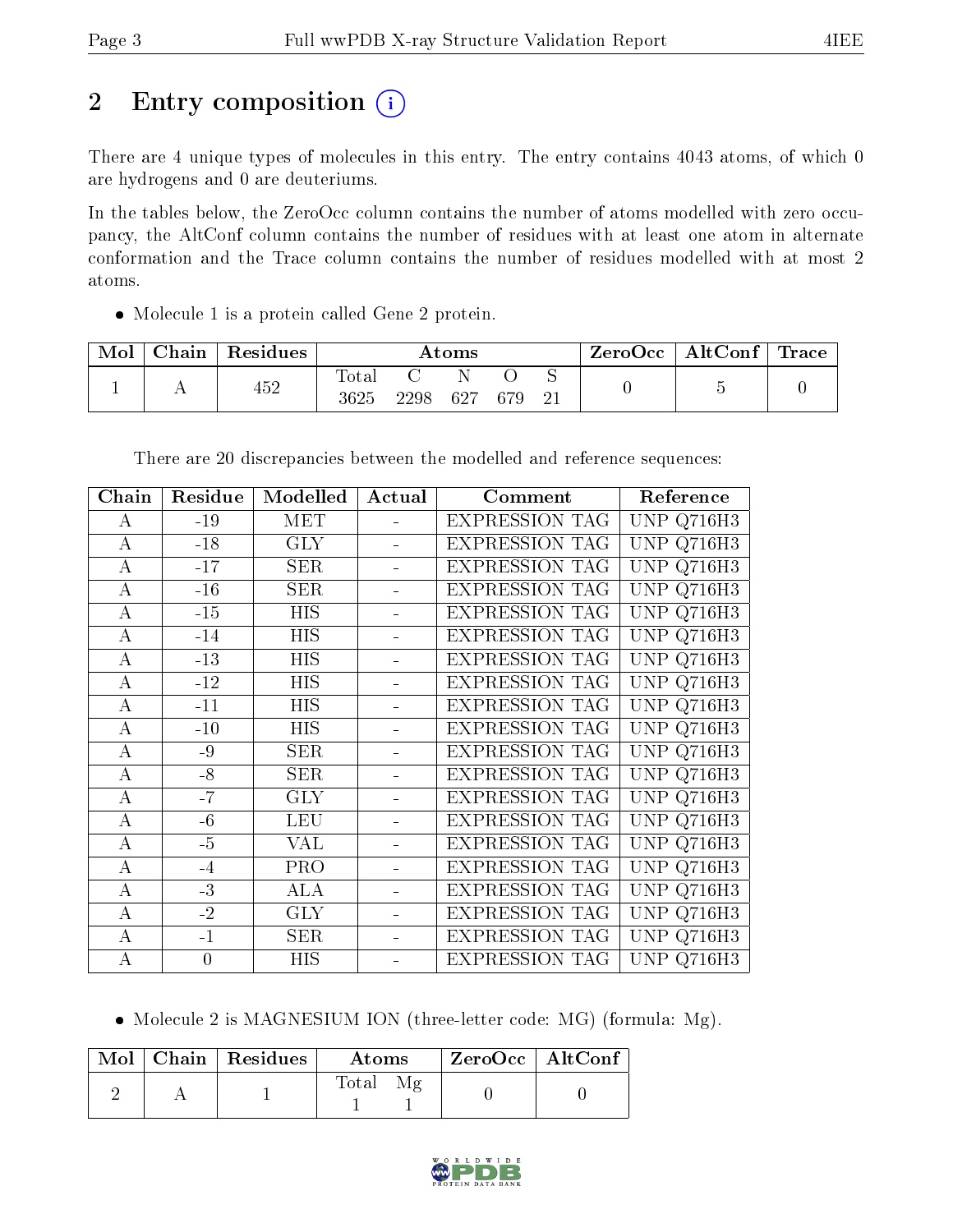Molecule 3 is PHOSPHOTHIOPHOSPHORIC ACID-ADENYLATE ESTER (three-letter code: AGS) (formula:  $\mathrm{C}_{10}\mathrm{H}_{16}\mathrm{N}_{5}\mathrm{O}_{12}\mathrm{P}_{3}\mathrm{S})$  .



| Mol | $\mid$ Chain $\mid$ Residues | Atoms |       |              |    |              | $ZeroOcc$   AltConf |  |  |
|-----|------------------------------|-------|-------|--------------|----|--------------|---------------------|--|--|
|     |                              | Total | ('N O | $10 \quad 5$ | 12 | $\mathsf{P}$ |                     |  |  |

 $\bullet\,$  Molecule 4 is water.

|  | Mol   Chain   Residues | Atoms               | ZeroOcc   AltConf |  |
|--|------------------------|---------------------|-------------------|--|
|  | 386                    | Fotal<br>386<br>386 |                   |  |

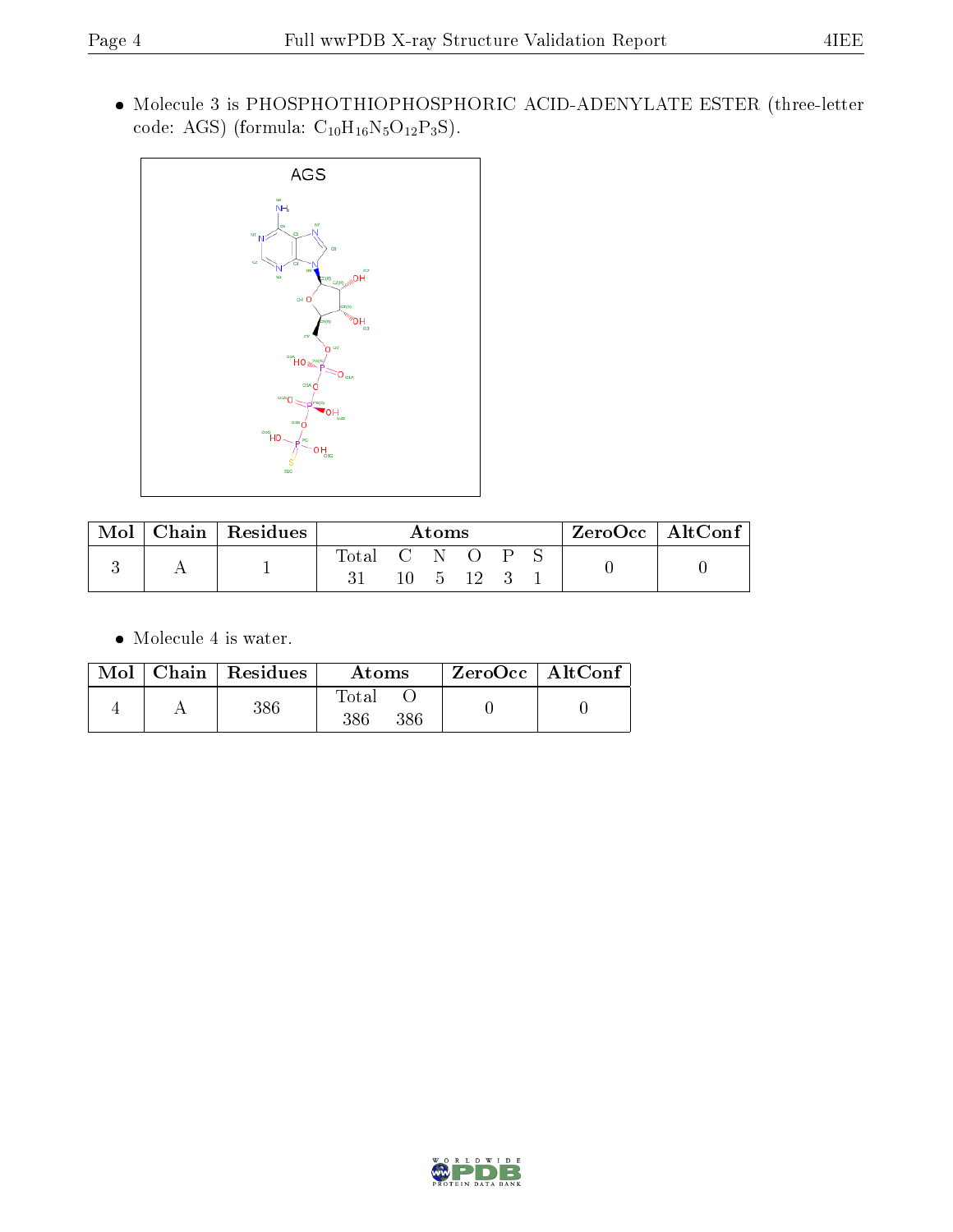# 3 Residue-property plots  $(i)$

These plots are drawn for all protein, RNA and DNA chains in the entry. The first graphic for a chain summarises the proportions of the various outlier classes displayed in the second graphic. The second graphic shows the sequence view annotated by issues in geometry and electron density. Residues are color-coded according to the number of geometric quality criteria for which they contain at least one outlier: green  $= 0$ , yellow  $= 1$ , orange  $= 2$  and red  $= 3$  or more. A red dot above a residue indicates a poor fit to the electron density (RSRZ  $> 2$ ). Stretches of 2 or more consecutive residues without any outlier are shown as a green connector. Residues present in the sample, but not in the model, are shown in grey.



• Molecule 1: Gene 2 protein

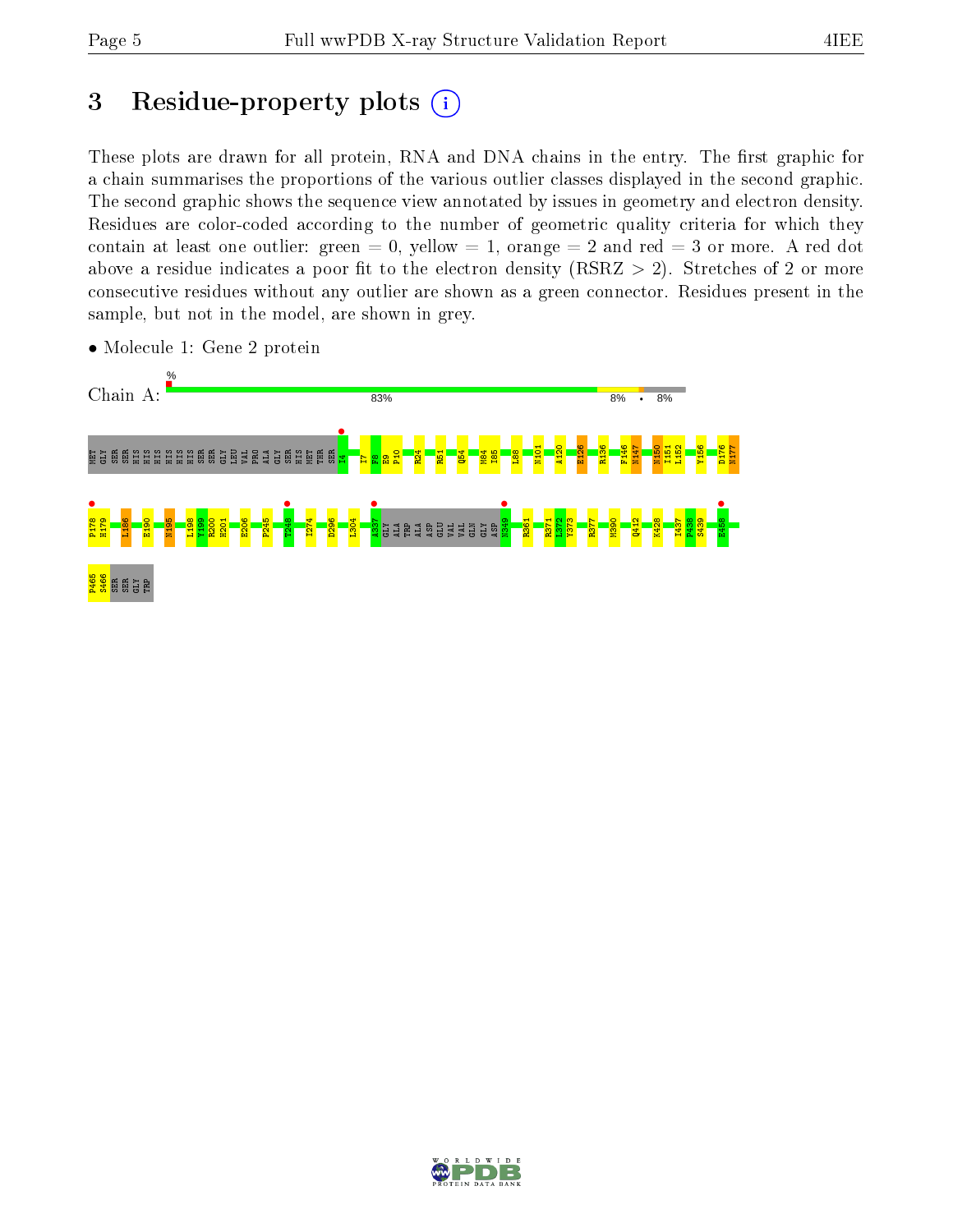# 4 Data and refinement statistics  $(i)$

| Property                                                             | Value                                                    | Source     |
|----------------------------------------------------------------------|----------------------------------------------------------|------------|
| Space group                                                          | P 21 21 21                                               | Depositor  |
| Cell constants                                                       | $63.14\text{\AA}$<br>$57.10\text{\AA}$<br>149.49Å        | Depositor  |
| a, b, c, $\alpha$ , $\beta$ , $\gamma$                               | $90.00^\circ$<br>$90.00^\circ$<br>$90.00^\circ$          |            |
| Resolution $(A)$                                                     | 19.75<br>$-1.89$                                         | Depositor  |
|                                                                      | 48.23<br>$-1.89$                                         | <b>EDS</b> |
| % Data completeness                                                  | $95.3(19.75-1.89)$                                       | Depositor  |
| (in resolution range)                                                | 94.8 (48.23-1.89)                                        | <b>EDS</b> |
| $R_{merge}$                                                          | 0.04                                                     | Depositor  |
| $\mathrm{R}_{sym}$                                                   | 0.04                                                     | Depositor  |
| $\langle I/\sigma(I) \rangle^{-1}$                                   | 3.47 (at $1.90\text{\AA}$ )                              | Xtriage    |
| Refinement program                                                   | PHENIX (phenix.refine: 1.6.2 432)                        | Depositor  |
|                                                                      | 0.166<br>0.208<br>$\bar{\phantom{a}},$                   | Depositor  |
| $R, R_{free}$                                                        | $0.160$ ,<br>0.200                                       | DCC        |
| $R_{free}$ test set                                                  | 2155 reflections $(5.00\%)$                              | wwPDB-VP   |
| Wilson B-factor $(A^2)$                                              | 22.9                                                     | Xtriage    |
| Anisotropy                                                           | $0.222\,$                                                | Xtriage    |
| Bulk solvent $k_{sol}(e/\mathring{A}^3)$ , $B_{sol}(\mathring{A}^2)$ | $0.35$ , $57.0$                                          | <b>EDS</b> |
| $L$ -test for twinning <sup>2</sup>                                  | $\langle  L  \rangle = 0.48, \langle L^2 \rangle = 0.31$ | Xtriage    |
| Estimated twinning fraction                                          | No twinning to report.                                   | Xtriage    |
| $\overline{F_o,F_c}$ correlation                                     | 0.96                                                     | <b>EDS</b> |
| Total number of atoms                                                | 4043                                                     | wwPDB-VP   |
| Average B, all atoms $(A^2)$                                         | 28.0                                                     | wwPDB-VP   |

Xtriage's analysis on translational NCS is as follows: The largest off-origin peak in the Patterson function is  $4.56\%$  of the height of the origin peak. No significant pseudotranslation is detected.

<sup>&</sup>lt;sup>2</sup>Theoretical values of  $\langle |L| \rangle$ ,  $\langle L^2 \rangle$  for acentric reflections are 0.5, 0.333 respectively for untwinned datasets, and 0.375, 0.2 for perfectly twinned datasets.



<span id="page-5-1"></span><span id="page-5-0"></span><sup>1</sup> Intensities estimated from amplitudes.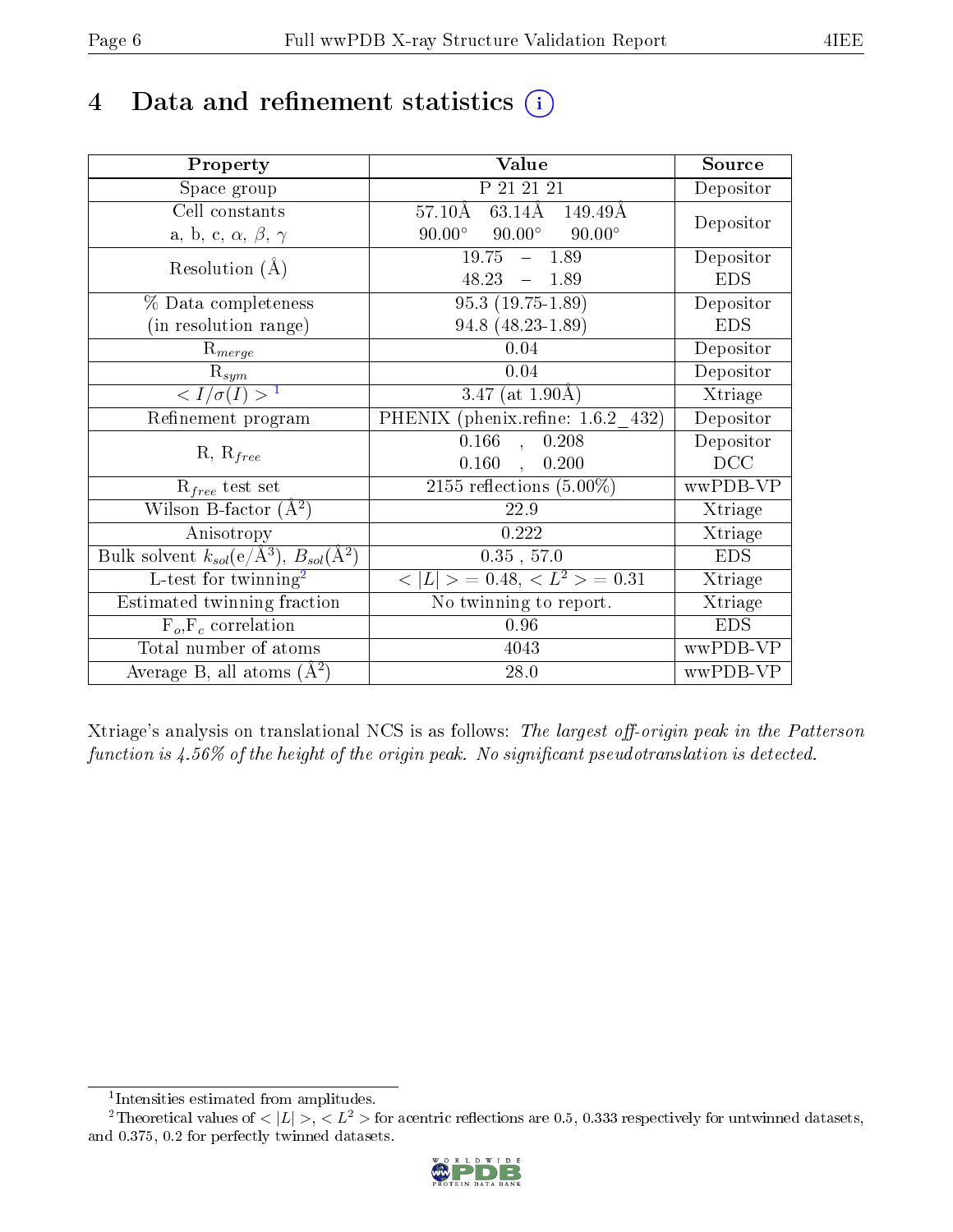# 5 Model quality  $(i)$

## 5.1 Standard geometry  $(i)$

Bond lengths and bond angles in the following residue types are not validated in this section: MG, AGS

The Z score for a bond length (or angle) is the number of standard deviations the observed value is removed from the expected value. A bond length (or angle) with  $|Z| > 5$  is considered an outlier worth inspection. RMSZ is the root-mean-square of all Z scores of the bond lengths (or angles).

| $Mol$   Chain |      | Bond lengths                    | Bond angles |        |  |
|---------------|------|---------------------------------|-------------|--------|--|
|               |      | RMSZ $ #Z  > 5$ RMSZ $ #Z  > 5$ |             |        |  |
|               | 0.35 | 0/3717                          | 0.53        | 0/5027 |  |

There are no bond length outliers.

There are no bond angle outliers.

There are no chirality outliers.

There are no planarity outliers.

### 5.2 Too-close contacts  $(i)$

In the following table, the Non-H and H(model) columns list the number of non-hydrogen atoms and hydrogen atoms in the chain respectively. The H(added) column lists the number of hydrogen atoms added and optimized by MolProbity. The Clashes column lists the number of clashes within the asymmetric unit, whereas Symm-Clashes lists symmetry related clashes.

|  |      |      |    | Mol   Chain   Non-H   H(model)   H(added)   Clashes   Symm-Clashes |
|--|------|------|----|--------------------------------------------------------------------|
|  | 3625 | 3591 | 30 |                                                                    |
|  |      |      |    |                                                                    |
|  |      |      |    |                                                                    |
|  | 386  |      |    |                                                                    |
|  | 4043 | 3603 | 30 |                                                                    |

The all-atom clashscore is defined as the number of clashes found per 1000 atoms (including hydrogen atoms). The all-atom clashscore for this structure is 4.

All (30) close contacts within the same asymmetric unit are listed below, sorted by their clash magnitude.

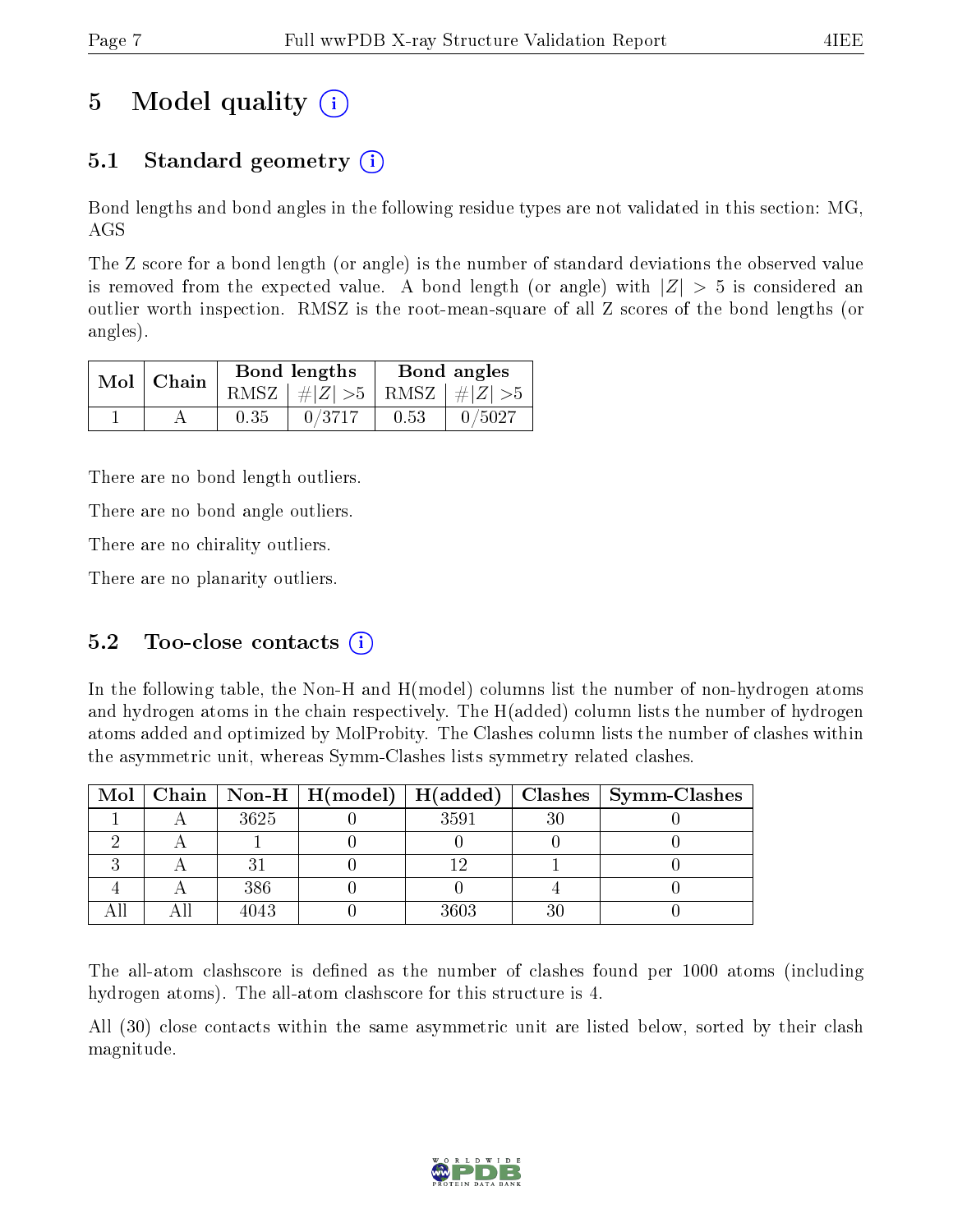| Atom-1               | Atom-2              | Interatomic       | Clash           |  |
|----------------------|---------------------|-------------------|-----------------|--|
|                      |                     | distance $(A)$    | overlap $(\AA)$ |  |
| 1:A:150:ASN:HD22     | 1:A:152:LEU:H       | 1.23              | 0.86            |  |
| $1:$ A:361:ARG:HD2   | 4:A:971:HOH:O       | 1.77              | 0.82            |  |
| 1: A:54:GLN:H        | 1:A:101:ASN:HD21    | 1.28              | 0.82            |  |
| 1:A:24:ARG:HG3       | 3:A:502:AGS:SIG     | $\overline{2.23}$ | 0.78            |  |
| 1: A: 7: ILE:H       | 1:A:7:ILE:HD12      | 1.47              | 0.77            |  |
| 1: A:54:GLN:H        | 1:A:101:ASN:ND2     | 1.88              | 0.69            |  |
| 1: A:428: LYS: HD2   | 1:A:439[B]:SER:OG   | 2.04              | 0.58            |  |
| 1:A:151:ILE:HG13     | 1: A: 156: TYR: CE1 | $\overline{2.41}$ | 0.56            |  |
| 1:A:147:ASN:HD22     | 1:A:147:ASN:N       | 2.04              | 0.56            |  |
| 1:A:274:ILE:HG13     | 1:A:304:LEU:HD21    | 1.88              | 0.55            |  |
| 1:A:7:ILE:CD1        | 1: A: 7: ILE:H      | 2.21              | 0.52            |  |
| 1:A:412:GLN:HE22     | 1:A:437:ILE:HG21    | 1.76              | $0.50\,$        |  |
| 1:A:51:ARG:HD2       | 4:A:674:HOH:O       | 2.11              | 0.49            |  |
| 1:A:195:ASN:HD22     | 1:A:195:ASN:C       | 2.17              | 0.48            |  |
| 1:A:200:ARG:HD2      | 4:A:741:HOH:O       | $\overline{2.15}$ | 0.47            |  |
| 1:A:245:PRO:HD2      | 1:A:296:ASP:HB3     | 1.97              | 0.47            |  |
| 1:A:177:ASN:ND2      | 1:A:179:HIS:H       | 2.15              | 0.45            |  |
| 1:A:120:ALA:HB3      | 1:A:146:PHE:HB3     | 1.99              | 0.44            |  |
| 1:A:126:GLU:CD       | 1: A: 126: GLU: H   | 2.19              | 0.43            |  |
| 1:A:176:ASP:O        | 1: A:178: PRO:HD3   | 2.17              | 0.43            |  |
| 1: A: 151: ILE: HG13 | 1: A: 156: TYR: CD1 | 2.53              | 0.43            |  |
| 1:A:371:ARG:HD3      | 1:A:390:MET:O       | 2.19              | 0.43            |  |
| 1:A:186:LEU:HD12     | 1: A: 186: LEU: HA  | 1.92              | 0.42            |  |
| 1:A:195:ASN:ND2      | 1:A:198:LEU:H       | 2.18              | 0.42            |  |
| 1: A:84: MET:HG2     | 1: A:85:ILE:N       | 2.35              | 0.42            |  |
| 1: A: 190: GLU: HG2  | 4:A:843:HOH:O       | $2.19\,$          | 0.42            |  |
| 1:A:201:HIS:HD2      | 1: A:206: GLU:O     | $\overline{2.03}$ | 0.42            |  |
| 1: A:373: TYR: CZ    | 1:A:377:ARG:HD3     | 2.55              | 0.42            |  |
| 1: A:9: GLU:N        | 1: A:10: PRO:CD     | 2.84              | 0.40            |  |
| 1:A:465:PRO:O        | 1:A:466:SER:HB3     | 2.20              | 0.40            |  |

There are no symmetry-related clashes.

### 5.3 Torsion angles (i)

#### 5.3.1 Protein backbone (i)

In the following table, the Percentiles column shows the percent Ramachandran outliers of the chain as a percentile score with respect to all X-ray entries followed by that with respect to entries of similar resolution.

The Analysed column shows the number of residues for which the backbone conformation was analysed, and the total number of residues.

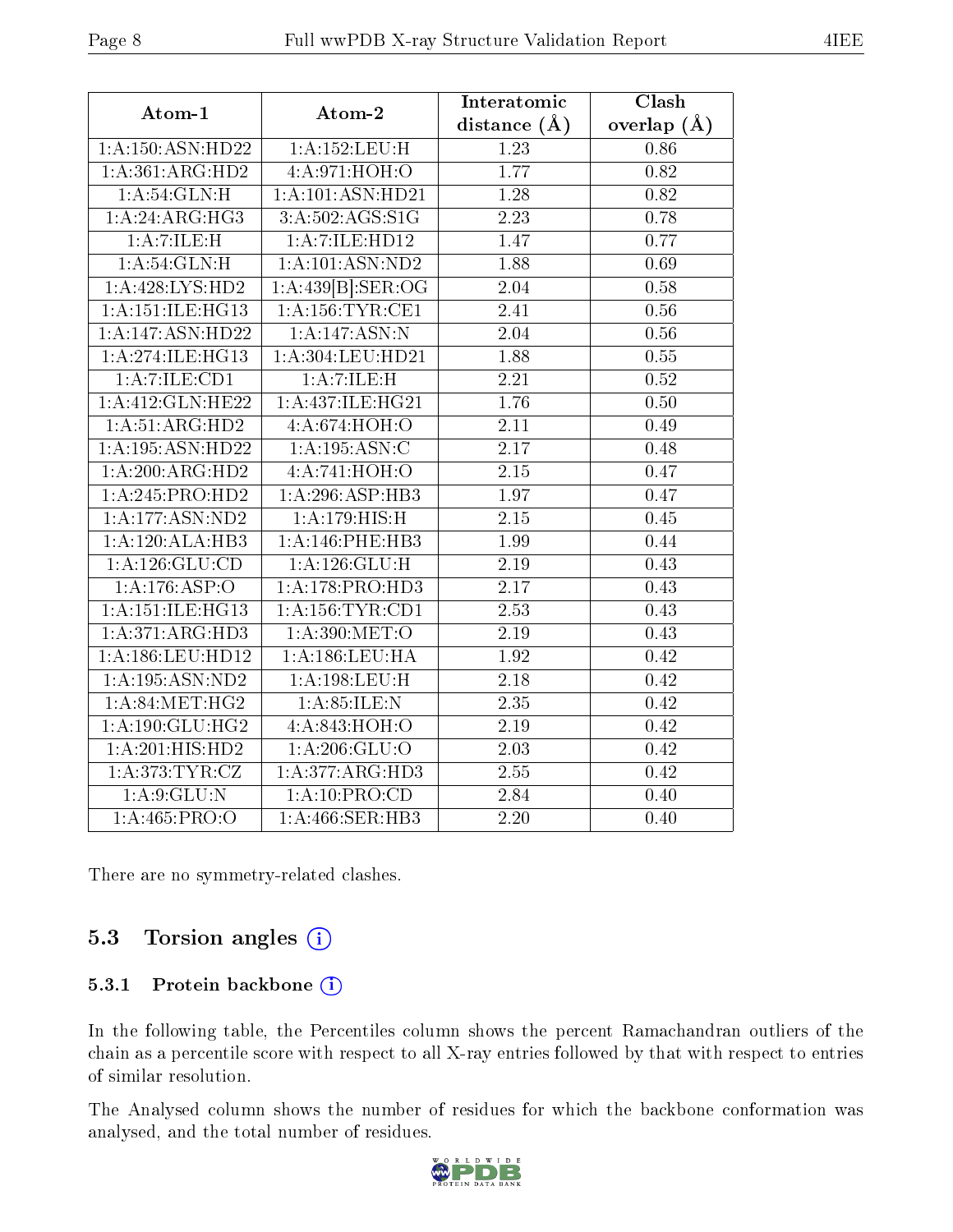| Mol   Chain | Analysed                                |  | Favoured   Allowed   Outliers   Percentiles                                  |
|-------------|-----------------------------------------|--|------------------------------------------------------------------------------|
|             | $453/490$ (92\%)   447 (99\%)   6 (1\%) |  | $\begin{array}{ c c c c c c }\n\hline\n & 100 & 100 & \\\hline\n\end{array}$ |

There are no Ramachandran outliers to report.

#### 5.3.2 Protein sidechains (i)

In the following table, the Percentiles column shows the percent sidechain outliers of the chain as a percentile score with respect to all X-ray entries followed by that with respect to entries of similar resolution.

The Analysed column shows the number of residues for which the sidechain conformation was analysed, and the total number of residues.

| Mol   Chain | Analysed   Rotameric   Outliers   Percentiles |  |                                                         |  |
|-------------|-----------------------------------------------|--|---------------------------------------------------------|--|
|             | $ 388/412(94\%) 380(98\%) 8(2\%)$             |  | $\begin{array}{ c c c c c } \hline 53 & 48 \end{array}$ |  |

All (8) residues with a non-rotameric sidechain are listed below:

| Mol | Chain | Res | Type                               |
|-----|-------|-----|------------------------------------|
|     |       | 88  | <b>LEU</b>                         |
|     | А     | 126 | <b>GLU</b>                         |
|     |       | 136 | ARG                                |
| 1   | А     | 147 | <b>ASN</b>                         |
| 1   | А     | 150 | <b>ASN</b>                         |
|     |       | 177 | <b>ASN</b>                         |
|     |       | 186 | LEU                                |
|     |       | 195 | $\overline{\mathrm{A}}\mathrm{SN}$ |

Some sidechains can be flipped to improve hydrogen bonding and reduce clashes. All (8) such sidechains are listed below:

| Mol | $Chain$ | Res | <b>Type</b>       |
|-----|---------|-----|-------------------|
| 1   | А       | 5   | $\overline{A}$ SN |
| 1   | А       | 101 | $\overline{A}$ SN |
| 1   | А       | 147 | <b>ASN</b>        |
| 1   | А       | 150 | <b>ASN</b>        |
| 1   | А       | 177 | <b>ASN</b>        |
| 1   | А       | 195 | <b>ASN</b>        |
|     |         | 201 | <b>HIS</b>        |
|     |         | 412 | GLN               |

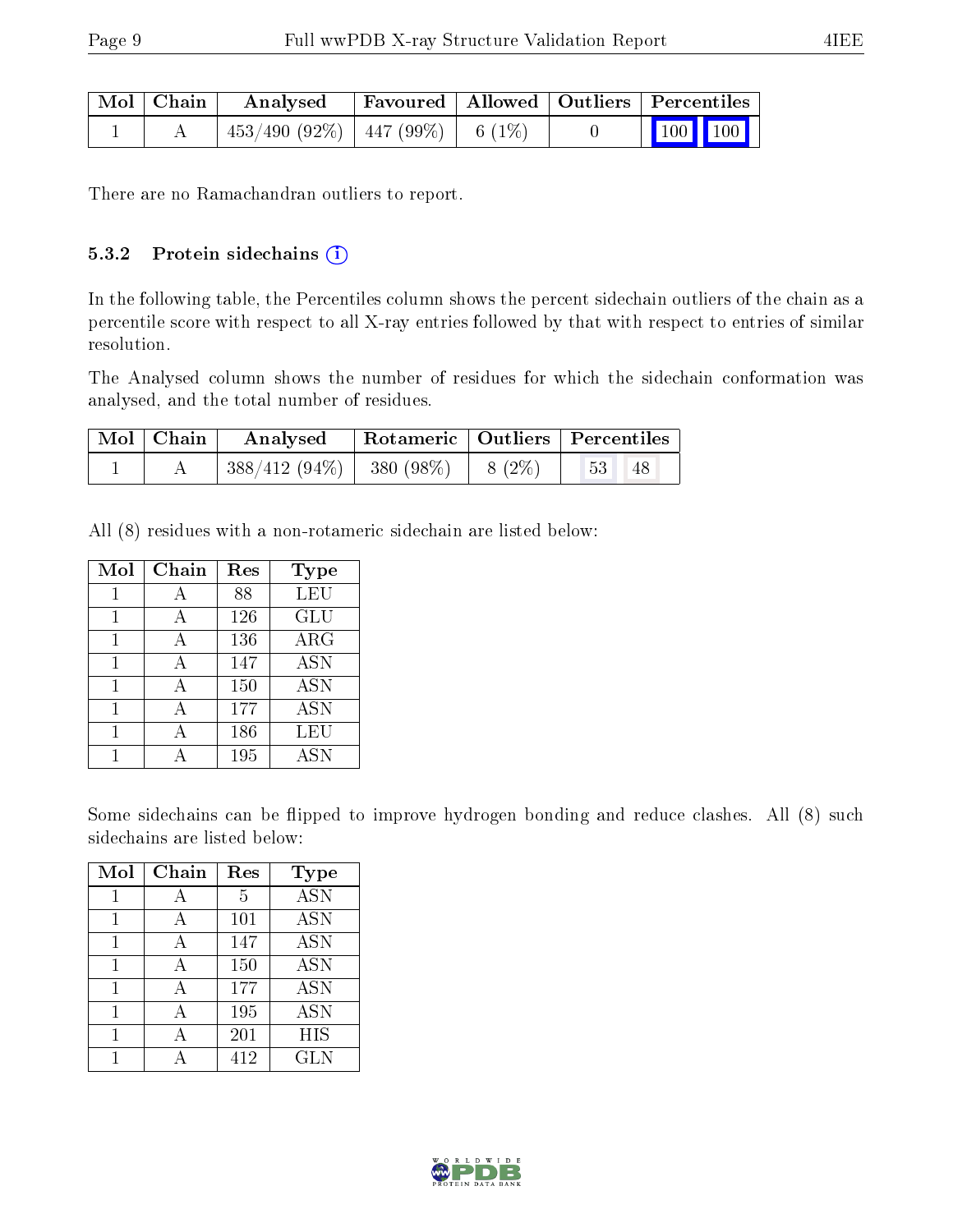#### $5.3.3$  RNA  $(i)$

There are no RNA molecules in this entry.

### 5.4 Non-standard residues in protein, DNA, RNA chains (i)

There are no non-standard protein/DNA/RNA residues in this entry.

#### 5.5 Carbohydrates (i)

There are no carbohydrates in this entry.

### 5.6 Ligand geometry  $(i)$

Of 2 ligands modelled in this entry, 1 is monoatomic - leaving 1 for Mogul analysis.

In the following table, the Counts columns list the number of bonds (or angles) for which Mogul statistics could be retrieved, the number of bonds (or angles) that are observed in the model and the number of bonds (or angles) that are defined in the Chemical Component Dictionary. The Link column lists molecule types, if any, to which the group is linked. The Z score for a bond length (or angle) is the number of standard deviations the observed value is removed from the expected value. A bond length (or angle) with  $|Z| > 2$  is considered an outlier worth inspection. RMSZ is the root-mean-square of all Z scores of the bond lengths (or angles).

|  | Mol | Type | $ $ Chain $ $ Res |  |            |      |                    | Link     |      | Bond lengths                                 |  |  | Bond angles |  |
|--|-----|------|-------------------|--|------------|------|--------------------|----------|------|----------------------------------------------|--|--|-------------|--|
|  |     |      |                   |  | Counts     |      | RMSZ   $\# Z  > 2$ |          |      | $\perp$ Counts $\mid$ RMSZ $\mid \#  Z  > 2$ |  |  |             |  |
|  | AGS |      | 502               |  | 26, 33, 33 | 1.80 | $(26\%)$           | 26,52,52 | 1.77 | $\mid 6 \ (23\%) \mid \mid$                  |  |  |             |  |

In the following table, the Chirals column lists the number of chiral outliers, the number of chiral centers analysed, the number of these observed in the model and the number defined in the Chemical Component Dictionary. Similar counts are reported in the Torsion and Rings columns. '-' means no outliers of that kind were identified.

|  |     |                | Mol   Type   Chain   Res   Link   Chirals   Torsions | $\parallel$ Rings |
|--|-----|----------------|------------------------------------------------------|-------------------|
|  | 502 | <b>Service</b> | $1/17/38/38$   $0/3/3/3$                             |                   |

All (7) bond length outliers are listed below:

| Mol | Chain |     | $\operatorname{Res}$   $\operatorname{Type}$ | Atoms      | Z       | Observed(A) | Ideal(A) |
|-----|-------|-----|----------------------------------------------|------------|---------|-------------|----------|
|     |       | 502 | $\rm{AGS}$ .                                 | PG-S1G     | 5.85    | 2.03        | 1.90     |
|     |       | 502 | $\rm{AGS}$ .                                 | $C2$ '-C1' | $-2.92$ | 1.49        | 1.53     |
|     |       | 502 | $\rm{AGS}$                                   | $C6-N6$    | 2.36    | 1.42        | 1.34     |
|     |       | 502 | $\rm{AGS}$                                   | $C2'$ -C3' | $-2.24$ | 1.47        | 1.53     |

Continued on next page...

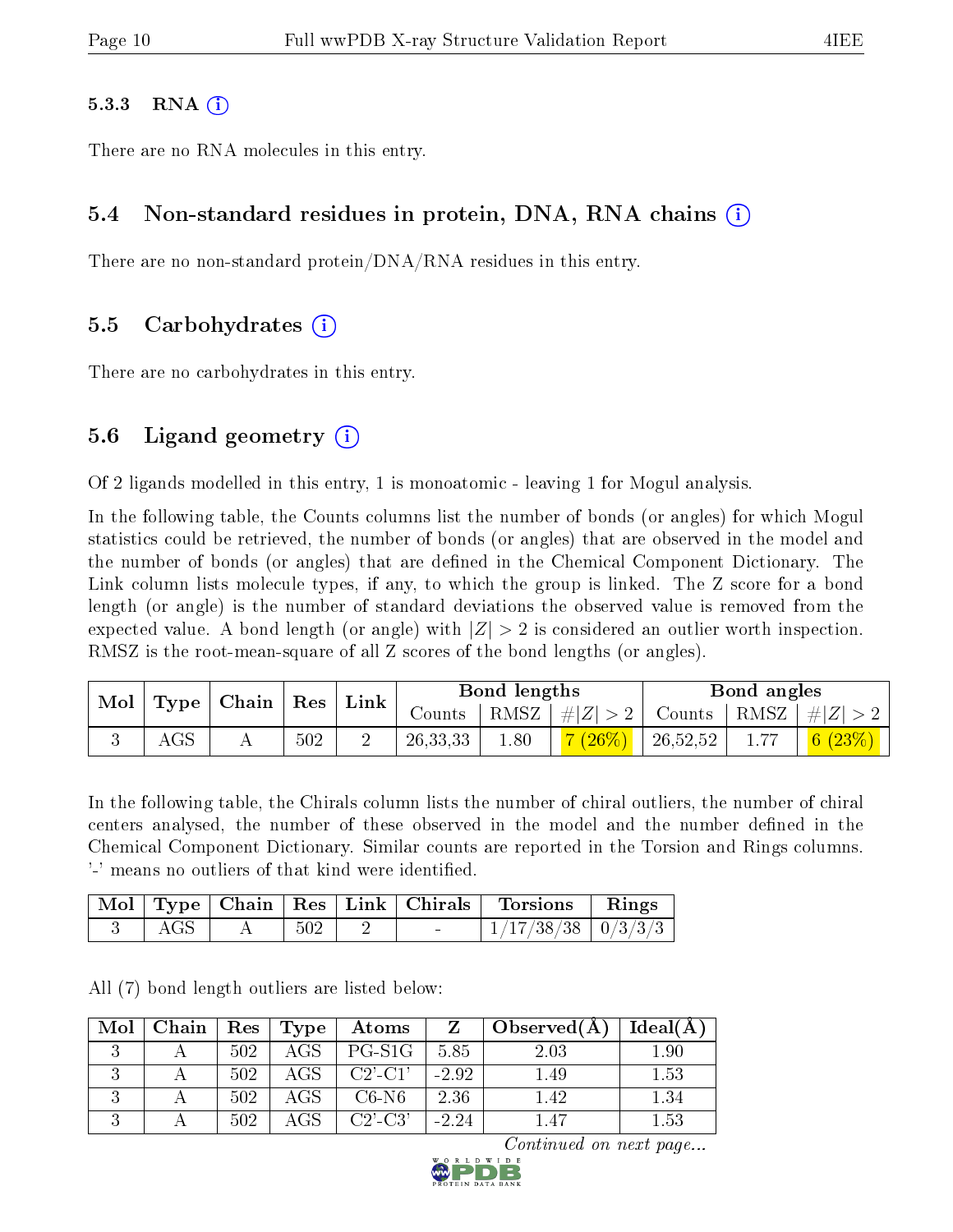| Mol |     |              | Chain   Res   Type   Atoms | $Z \parallel$ | $\vert$ Observed( $\AA$ ) $\vert$ Ideal( $\AA$ ) |      |
|-----|-----|--------------|----------------------------|---------------|--------------------------------------------------|------|
|     | 502 | $-AGS$       | $C3'$ - $C4'$              | $-2.14$       |                                                  | 1.53 |
|     | 502 | AGS          | $Q2$ - $C2$ '   -2.02      |               | $1.38\,$                                         | 1.43 |
|     | 502 | $\rm{AGS}^-$ | PG-03G                     | $-2.01$       |                                                  | 1.54 |

Continued from previous page...

All (6) bond angle outliers are listed below:

| Mol | Chain        | Res | Type | Atoms                 |         | Observed $(°)$ | Ideal(°) |
|-----|--------------|-----|------|-----------------------|---------|----------------|----------|
| 3   |              | 502 | AGS  | $O3G-PG-O3B$          | 4.85    | 120.83         | 104.64   |
| 3   | А            | 502 | AGS  | $N3-C2-N1$            | $-4.48$ | 121.67         | 128.68   |
| 3   | $\mathsf{A}$ | 502 | AGS  | $O2G-PG-O3B$          | $-3.12$ | 94.24          | 104.64   |
| 3   |              | 502 | AGS  | $O5'$ -C5'-C4'        | 2.22    | 116.62         | 108.99   |
| 3   | А            | 502 | AGS  | $C4-C5-N7$            | $-2.21$ | 107.09         | 109.40   |
| 3   |              | 502 | AGS  | $C3'$ - $C2'$ - $C1'$ | 2.17    | 104.25         | 100.98   |

There are no chirality outliers.

All (1) torsion outliers are listed below:

| Mol | $\top$ Chain   Res   Type |      | Atoms                        |
|-----|---------------------------|------|------------------------------|
|     |                           | A GS | $\overline{P}$ PA-O3A-PB-O1B |

There are no ring outliers.

1 monomer is involved in 1 short contact:

|  |             | Mol   Chain   Res   Type   Clashes   Symm-Clashes |
|--|-------------|---------------------------------------------------|
|  | $502$   AGS |                                                   |

The following is a two-dimensional graphical depiction of Mogul quality analysis of bond lengths, bond angles, torsion angles, and ring geometry for all instances of the Ligand of Interest. In addition, ligands with molecular weight > 250 and outliers as shown on the validation Tables will also be included. For torsion angles, if less then 5% of the Mogul distribution of torsion angles is within 10 degrees of the torsion angle in question, then that torsion angle is considered an outlier. Any bond that is central to one or more torsion angles identified as an outlier by Mogul will be highlighted in the graph. For rings, the root-mean-square deviation (RMSD) between the ring in question and similar rings identified by Mogul is calculated over all ring torsion angles. If the average RMSD is greater than 60 degrees and the minimal RMSD between the ring in question and any Mogul-identified rings is also greater than 60 degrees, then that ring is considered an outlier. The outliers are highlighted in purple. The color gray indicates Mogul did not find sufficient equivalents in the CSD to analyse the geometry.

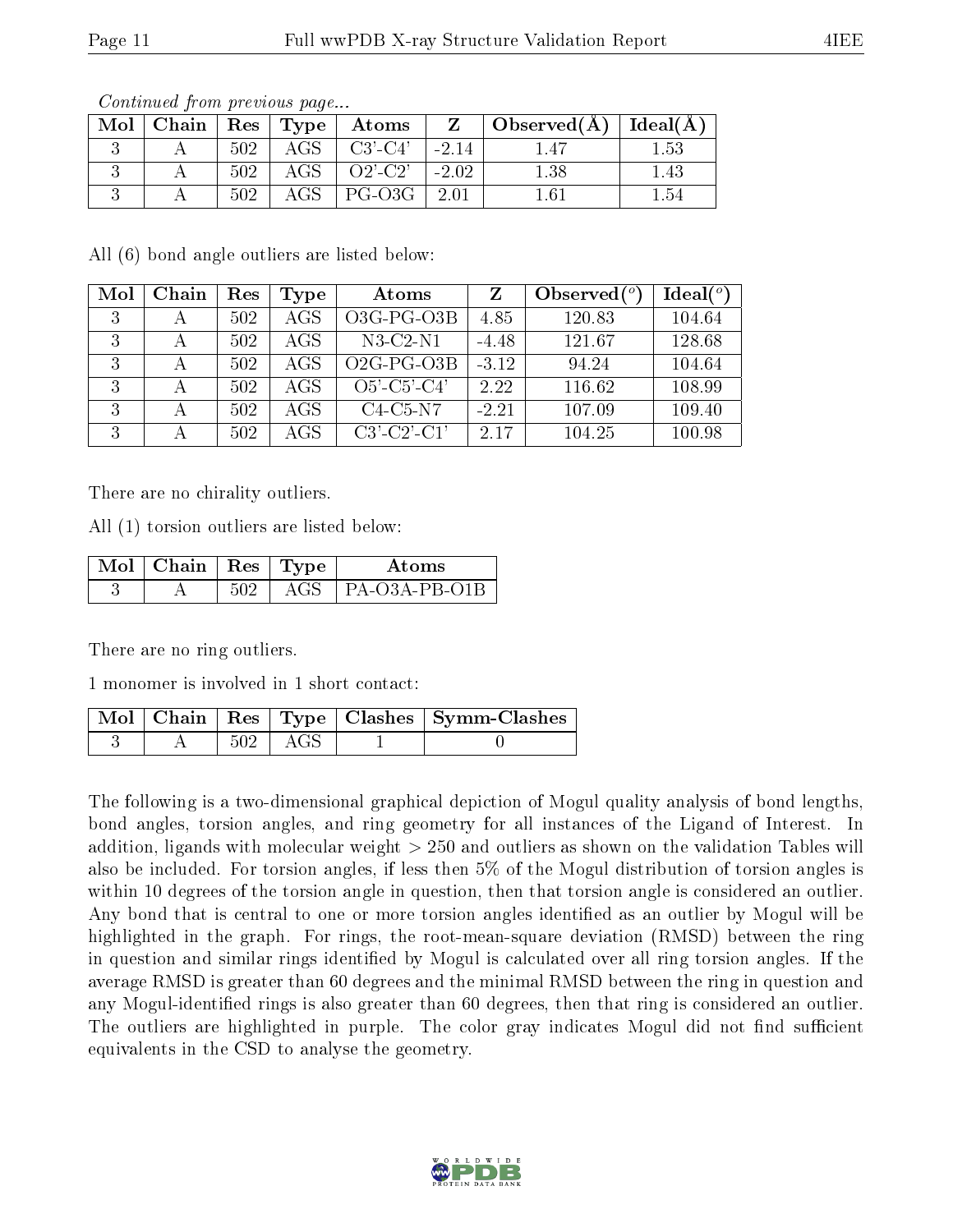



## 5.7 [O](https://www.wwpdb.org/validation/2017/XrayValidationReportHelp#nonstandard_residues_and_ligands)ther polymers (i)

There are no such residues in this entry.

### 5.8 Polymer linkage issues (i)

There are no chain breaks in this entry.

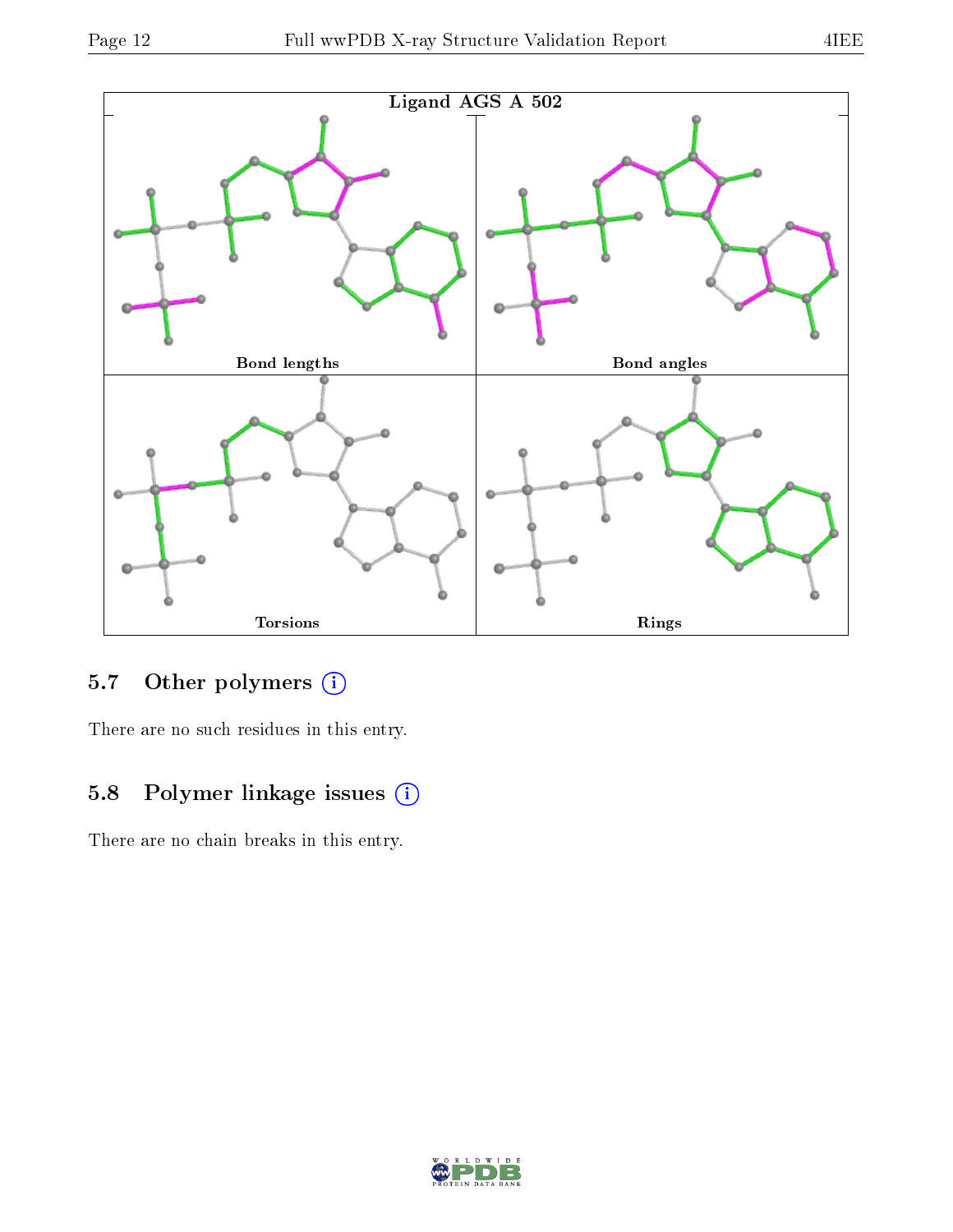# 6 Fit of model and data  $\left( \cdot \right)$

## 6.1 Protein, DNA and RNA chains (i)

In the following table, the column labelled  $#RSRZ>2'$  contains the number (and percentage) of RSRZ outliers, followed by percent RSRZ outliers for the chain as percentile scores relative to all X-ray entries and entries of similar resolution. The OWAB column contains the minimum, median,  $95<sup>th</sup>$  percentile and maximum values of the occupancy-weighted average B-factor per residue. The column labelled  $Q < 0.9$  lists the number of (and percentage) of residues with an average occupancy less than 0.9.

| Mol   Chain | Analysed                   | $ <$ RSRZ $>$ | $\rm \#RSRZ{>}2$ |  | $\rm OWAB(\AA^2)$   Q<0.9                             |  |
|-------------|----------------------------|---------------|------------------|--|-------------------------------------------------------|--|
|             | $\pm 452/490$ (92\%) $\pm$ | $-0.33$       |                  |  | $6(1\%)$   $77$   $79$   $13, 25, 48, 101$ $^{\circ}$ |  |

All (6) RSRZ outliers are listed below:

| Mol | Chain | Res | <b>Type</b> | <b>RSRZ</b> |  |
|-----|-------|-----|-------------|-------------|--|
|     |       | 337 | <b>ALA</b>  | 2.9         |  |
|     |       | 178 | <b>PRO</b>  | 2.5         |  |
|     |       |     | ILE         | 2.3         |  |
|     |       | 349 | <b>ASN</b>  | 2.2         |  |
|     |       | 458 | <b>GLU</b>  | 2.2         |  |
|     |       | 248 | THR         | 21          |  |

### 6.2 Non-standard residues in protein, DNA, RNA chains (i)

There are no non-standard protein/DNA/RNA residues in this entry.

#### 6.3 Carbohydrates (i)

There are no carbohydrates in this entry.

### 6.4 Ligands  $(i)$

In the following table, the Atoms column lists the number of modelled atoms in the group and the number defined in the chemical component dictionary. The B-factors column lists the minimum, median,  $95<sup>th</sup>$  percentile and maximum values of B factors of atoms in the group. The column labelled  $Q< 0.9$  lists the number of atoms with occupancy less than 0.9.

| Mol |            |     |       |       |      | $\top$ Type   Chain   Res   Atoms   RSCC   RSR   B-factors $(A^2)$   Q<0.9 |  |
|-----|------------|-----|-------|-------|------|----------------------------------------------------------------------------|--|
|     |            | 501 |       | 0.8   | 0.22 | 51,51,51,51                                                                |  |
|     | $\rm{AGS}$ | 502 | 31/31 | -0.97 | 0.10 | 28, 33, 55, 60                                                             |  |